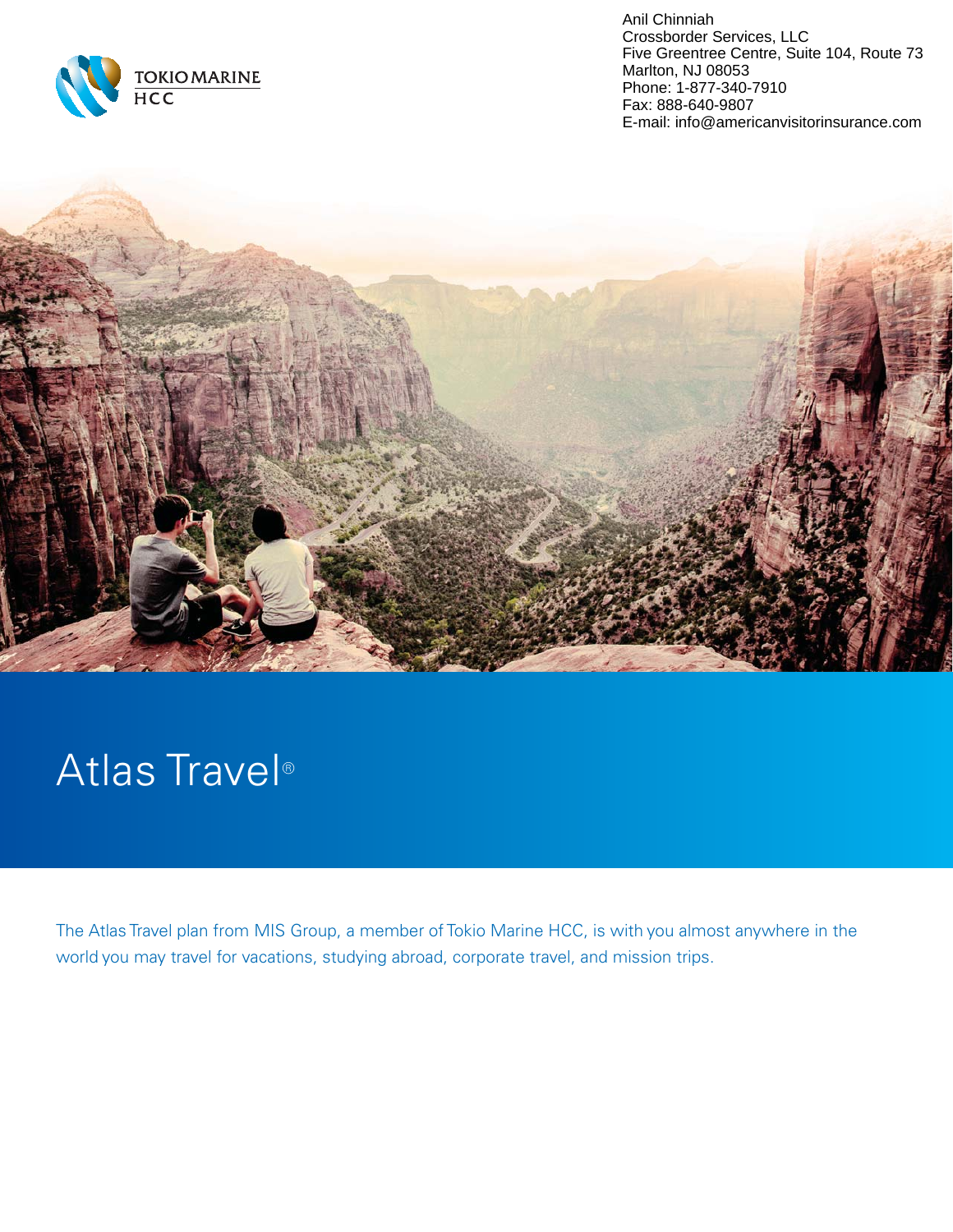# Why Choose **Atlas** Trave<sup>®</sup>?

Whatever your reason, international travel should be a pleasant experience. Complications and emergencies such as illness, injury, and natural disasters are a fact of life. While we hope none of these incidents happen, we're here to help if they do. Atlas Travel helps protect you from potential financial disaster while traveling abroad with benefits including inpatient and outpatient medical expenses, \$1,000,000 of coverage for emergency medical evacuation, coverage for lost checked baggage, and many other important benefits. Atlas Travel gives you the peace-ofmind you're looking for!



#### **Do I need travel medical insurance?**

Many times the primary medical insurance in your home country will not cover you while traveling abroad and often will not provide important services, perhaps essential ones, in the event of an illness or injury. Atlas Travel includes these essentials, such as an emergency medical evacuation benefit, hospital and emergency room coverage, and assistance in various crises, including kidnap and ransom situations abroad.

**For more information about Atlas Travel, please visit hccmis.com.**

### **After purchasing coverage, how can I trust the company to be there if I need them?**

MIS Group, headquartered in the United States in Indianapolis, Indiana, is a full-service company offering international medical insurance designed to meet needs of consumers worldwide.

Tokio Marine HCC is a leading specialty insurance group conducting business in approximately 180 countries and underwriting more than 100 classes of specialty insurance. Headquartered in Houston, Texas, the company is made up of highly entrepreneurial teams equipped to underwrite special situations, companies and individuals, acting independently to deliver effective solutions. Our products and capabilities set the standard for the industry, as many of our nearly 2,500 employees are industry-leading experts. Tokio Marine HCC is part of Tokio Marine, a premier global company with a market cap of approximately \$30 billion. Tokio Marine HCC holds a financial strength rating of AA- for Standard & Poor's and Fitch Ratings and A++ (Superior) by A.M. Best Company.

**For more information about Atlas Travel, please visit hccmis.com.**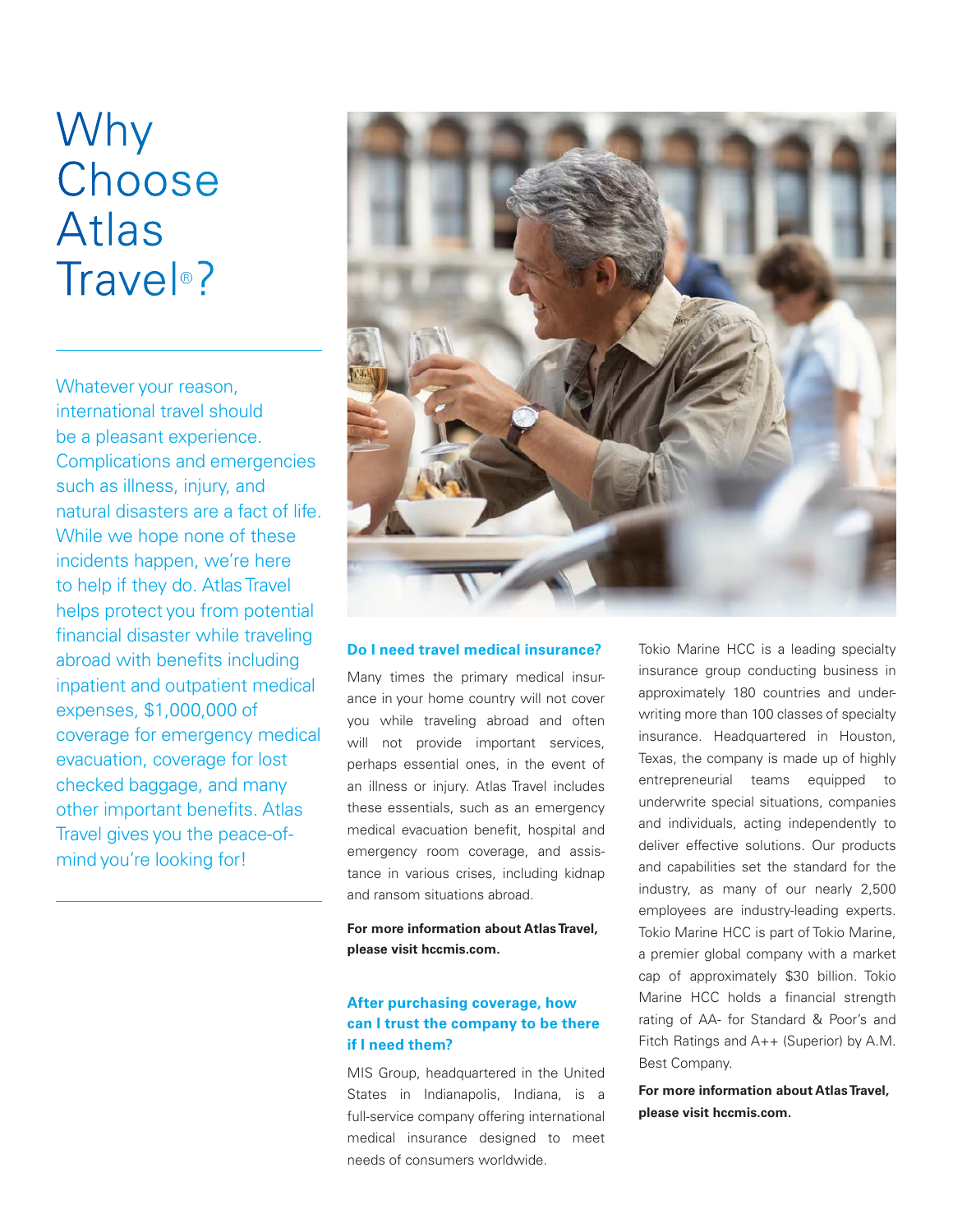# **Benefits of Atlas Travel**

| <b>BENEFIT</b>                                                                                                                             | <b>LIMIT</b>                                                                                                                                                                                                                                                    |
|--------------------------------------------------------------------------------------------------------------------------------------------|-----------------------------------------------------------------------------------------------------------------------------------------------------------------------------------------------------------------------------------------------------------------|
| Deductibles                                                                                                                                | \$0, \$100, \$250, \$500, \$1,000 or \$2,500 per certificate period.                                                                                                                                                                                            |
| Overall Maximum Limit Per Certificate Period                                                                                               | Age 80 or older-\$10,000; Age 70 to 79-\$50,000, \$100,000; All others-\$50,000, \$100,000, \$200,000,<br>\$500,000, \$1,000,000, or \$2,000,000.                                                                                                               |
| Coinsurance – Claims incurred in U.S. or Canada                                                                                            | For the certificate period, underwriters will pay 80% of the next \$5,000 of eligible expenses after the<br>deductible, then 100% to the overall maximum limit. Coinsurance will be waived if expenses are incurred<br>within the PPO.                          |
| Coinsurance – Claims incurred outside U.S. or Canada                                                                                       | For the certificate period, underwriters will pay 100% of eligible expenses after the deductible up to the<br>overall maximum limit.                                                                                                                            |
| Hospital Room and Board                                                                                                                    | Average semi-private room rate, including nursing services.                                                                                                                                                                                                     |
| Local Ambulance                                                                                                                            | Usual, reasonable and customary charges, when covered illness or injury results in hospitalization as<br>inpatient.                                                                                                                                             |
| Intensive Care Unit                                                                                                                        | Usual, reasonable and customary charges.                                                                                                                                                                                                                        |
| <b>Emergency Room Co-payment</b>                                                                                                           | In addition to coinsurance, the member shall be responsible for a \$200 co-payment for each use of<br>emergency room for an Illness unless the member is admitted to the hospital. There will be no copayment<br>for emergency room treatment of an injury.     |
| <b>Urgent Care Center</b>                                                                                                                  | For each visit, the member shall be responsible for a \$50 co-payment, after which coinsurance will apply.<br>Not subject to deductible. Co-payment waived if \$0 deductible elected.                                                                           |
| Hospital Indemnity (in addition to medical expenses)                                                                                       | \$100 per day of inpatient hospitalization for member's use to offset miscellaneous expenses (not subject to<br>deductible or coinsurance).                                                                                                                     |
| Physical Therapy and Chiropractic Care                                                                                                     | \$50 maximum per day. Must be ordered in advance by a physician.                                                                                                                                                                                                |
| All Other Eligible Medical Expenses                                                                                                        | Usual, reasonable and customary charges.                                                                                                                                                                                                                        |
| Acute Onset of Pre-existing Condition (only available<br>to members younger than 70)                                                       | Limited benefit up to the medical coverage maximum (excludes chronic and congenital conditions).<br>\$25,000 lifetime maximum for emergency medical evacuation.                                                                                                 |
| Emergency Dental (acute onset of pain)                                                                                                     | \$250 limit per certificate period (not subject to deductible or coinsurance).                                                                                                                                                                                  |
| <b>Emergency Medical Evacuation</b>                                                                                                        | \$1,000,000 lifetime maximum, except as provided under acute onset of pre-existing condition (not subject<br>to deductible or coinsurance).                                                                                                                     |
| Return of Minor Children                                                                                                                   | \$50,000 per certificate period (not subject to deductible or coinsurance).                                                                                                                                                                                     |
| Pet Return                                                                                                                                 | Up to \$1,000 to return a traveling pet home if member is hospitalized.                                                                                                                                                                                         |
| <b>Repatriation of Remains</b>                                                                                                             | Overall maximum limit (not subject to deductible or coinsurance).                                                                                                                                                                                               |
| <b>Emergency Reunion</b>                                                                                                                   | \$50,000 limit per certificate period, subject to a maximum of 15 days<br>(not subject to deductible or coinsurance).                                                                                                                                           |
| Natural Disaster - Replacement Accommodations                                                                                              | Maximum \$100 a day for 5 days (not subject to deductible or coinsurance).                                                                                                                                                                                      |
| Trip Interruption                                                                                                                          | \$5,000 limit per certificate period (not subject to deductible or coinsurance).                                                                                                                                                                                |
| <b>Trip Delay</b>                                                                                                                          | \$100 for a 12-hour delay requiring an unplanned overnight stay (2 days maximum).                                                                                                                                                                               |
| Lost Checked Luggage                                                                                                                       | \$500 limit per certificate period (not subject to deductible or coinsurance).                                                                                                                                                                                  |
| <b>Political Evacuation</b>                                                                                                                | \$10,000 lifetime maximum (not subject to deductible or coinsurance).                                                                                                                                                                                           |
| Terrorism                                                                                                                                  | \$50,000 maximum lifetime limit, eligible medical expenses only.                                                                                                                                                                                                |
| Accidental Death and Dismemberment (excludes loss<br>due to common carrier accident; \$250,000 maximum<br>benefit per one family or group) | Not subject to deductible or coinsurance.                                                                                                                                                                                                                       |
| Members up to age 18                                                                                                                       | Lifetime max. - \$5,000; Death - \$5,000; Loss of 2 limbs - \$5,000; Loss of 1 limb - \$2,500.                                                                                                                                                                  |
| Members age 18 through 69                                                                                                                  | Lifetime max. - \$50,000; Death - \$50,000; Loss of 2 limbs - \$50,000; Loss of 1 limb - \$25,000.<br>Optional Accidental Death & Dismemberment buy-up of \$50,000 to Lifetime max, \$100,000                                                                   |
| Members age 70 through 74                                                                                                                  | Lifetime max. - \$12,500; Death - \$12,500; Loss of 2 limbs - \$12,500; Loss of 1 limb - \$6,250.                                                                                                                                                               |
| Members age 75 and older                                                                                                                   | Lifetime max. - \$6,250; Death - \$6,250; Loss of 2 limbs - \$6,250; Loss of 1 limb - \$3,125.                                                                                                                                                                  |
| Common Carrier Accidental Death<br>(\$250,000 maximum benefit per any one family or<br>group)                                              | Not subject to deductible or coinsurance.<br>Up to age 18 - \$25,000 per member; Age 18 to 69 - \$50,000 per member;<br>Age 70 to 74 - \$12,500 per member; Age 75 and older - \$6,250.                                                                         |
| Crisis Response                                                                                                                            | \$10,000 limit per certificate period; Includes access to Unity Crisis Group services.<br>Optional Crisis Response buy-up with Natural Disaster Evacuation Coverage. \$90,000 per certificate period,<br>with \$10,000 maximum for Natural Disaster Evacuation. |
| Personal Liability                                                                                                                         | \$10,000 lifetime maximum.<br>Optional Personal Liability buy-up of \$90,000 to Lifetime max. \$100,000                                                                                                                                                         |
| <b>Bedside Visit</b>                                                                                                                       | \$1,500 (economy ticket for family member to visit if member admitted to ICU).                                                                                                                                                                                  |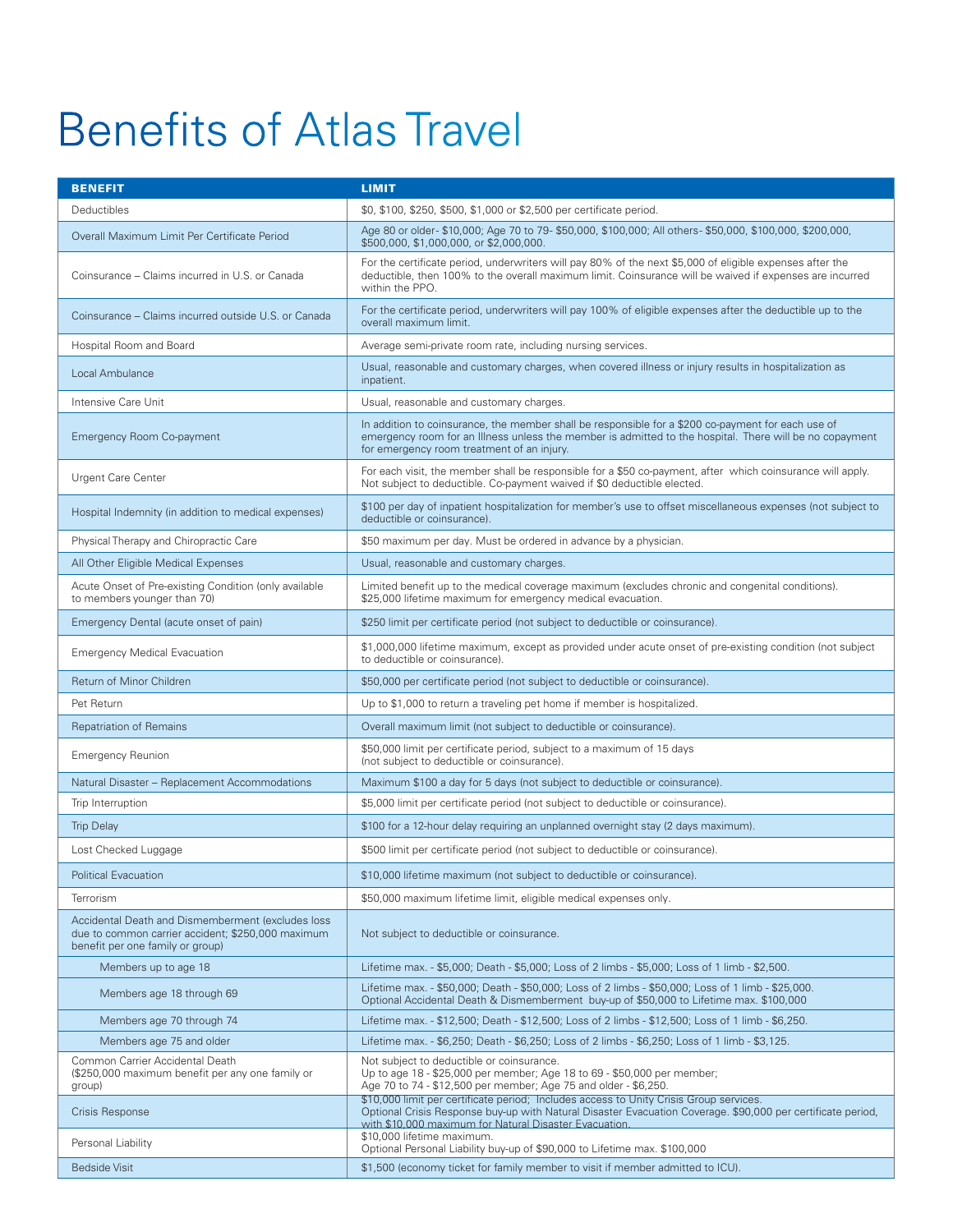# What's Covered by Atlas Trave<sup>®</sup>?

#### **International Coverage**

### **Emergency Medical Evacuation and Emergency Reunion**

Would you know what to do if you found yourself in a life-threatening situation far from home? Tokio Marine HCC - MIS Group is experienced in arranging emergency medical evacuations. Atlas Travel will cover the necessary expenses to transport you to the nearest medical facility qualified to treat your life-threatening condition. We also understand the importance of family support in these difficult situations. Atlas Travel will also cover the transportation, lodging, and meal costs for a relative to join you after a covered emergency medical evacuation.

#### **Repatriation of Remains**

What would your family do if disaster strikes while you are away from home? The death of a loved one is never easy, no matter the circumstances. In the unfortunate event of your death while traveling abroad, Atlas Travel will arrange for and cover the costs associated with the repatriation of your remains.

#### **Return of Minor Children**

If you are expected to be hospitalized for more than 36 hours due to a covered injury or illness and covered children under 18 years of age will be left unattended as a result, Atlas Travel will cover the transportation cost for the children to return home.

#### **Terrorism**

In these turbulent times, the risk of a terrorist attack is a reality. If you are in the wrong place at the wrong time, and the country you're visiting is NOT under a travel advisory, Atlas Travel offers coverage for medical expenses resulting from those acts.

#### **Political Evacuation**

If, during the coverage period and after your arrival, the United States government issues a travel warning for your destination country, Atlas Travel will coordinate your alternate departure arrangements from that country and cover the associated costs.

### **Natural Disaster – Replacement Accommodations**

Natural disasters can happen anywhere and at any time. If a natural disaster occurs on your trip, causing you to become displaced from your accommodations, Atlas Travel will provide relief of a maximum of \$100 a day for 5 days to help cover the costs of alternative accommodations.

#### **Atlas Travel\* Quality Benefits**

#### **Acute Onset of Pre-Existing Conditions**

Atlas Travel provides a limited benefit up to the medical coverage maximum lifetime for eligible medical expenses. If you are younger than 70, you may be covered for an acute onset of a pre-existing condition. This also includes a \$25,000 lifetime maximum for emergency medical evacuation. An acute onset of a pre-existing condition is a sudden and unexpected outbreak or recurrence of a pre-existing condition which occurs spontaneously and without advance warning either in the form of physician recommendations or symptoms. Treatment must be obtained within 24 hours of the sudden and unexpected outbreak or recurrence. Chronic and congenital conditions are excluded from coverage.

#### **Hospitalization and Outpatient Treatment**

If a covered illness or injury requires hospitalization, the plan provides coverage for costs associated with hospitalization care, including intensive care, and outpatient treatment.

#### **Sports Coverage**

Atlas Travel includes coverage for eligible injuries and illnesses that could occur while participating in many popular vacation sports - skiing, snowboarding, snorkeling, water skiing, and others - at no additional cost. Certain extreme sports are excluded from coverage.

#### **Complications of Pregnancy**

Atlas Travel offers coverage for complications of pregnancy during the first 26 weeks of gestation.

#### **Crisis Response**

Atlas Travel offers up to \$10,000 (or up to \$100,000 if \*\*additional coverage is selected) to offset costs associated with kidnapping, such as ransom, crisis response expenses, and loss of personal belongings. This benefit includes access to the services of Unity Crisis Group for advice, coordination with law enforcement, and negotiations during a kidnapping.

\*\*A buy-up of an additional \$90,000 is available for selection, which includes the added benefit of a \$10,000 maximum for natural disaster evacuation.

#### **Personal Liability**

Atlas Travel offers up to \$10,000 (or up to \$100,000 if additional coverage is selected) to offset the following types of court-entered eligible judgments or approved settlements incurred by the member.

- Third-party injury;
- Damage/loss of a third party's personal property;
- Damage/loss of a related third party's personal property.

\* The description of coverage in these pages is for informational purposes only. Actual coverage will vary based the terms and conditions of the policy issued. The information described herein does not amend or otherwise a conditions of any insurance policy issued by Tokio Marine HCC - MIS Group or its affiliates. In the event that a policy is inconsistent with the information described herein, the language of the policy will take precedence.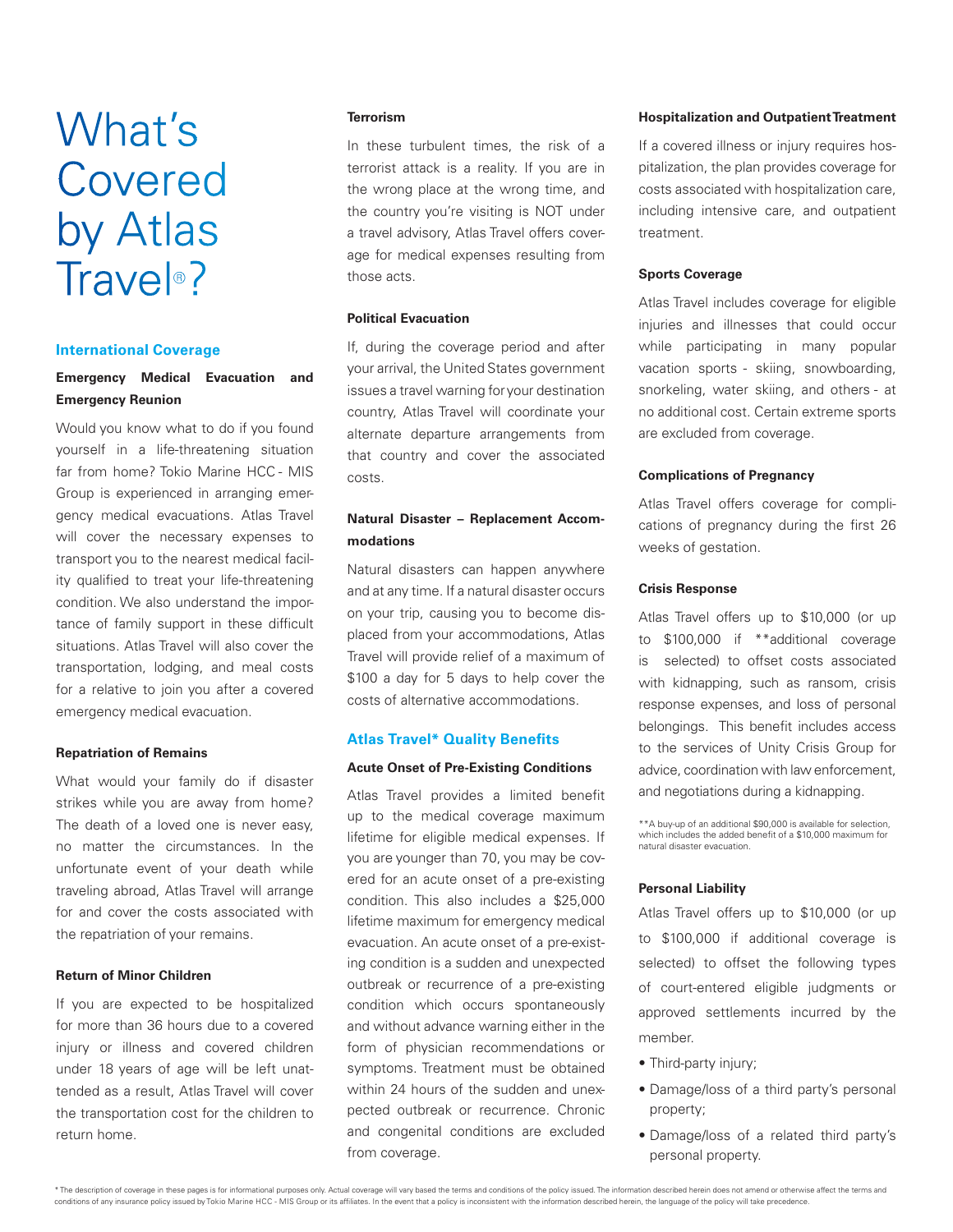# Enrollment and Filing a Claim

#### **Home Country Coverage**

#### **Incidental Home Country Coverage**

For individuals with the U.S. as a home country, for every three month period during which the Member is covered hereunder, medical expenses incurred in the U.S. are covered up to a maximum of 15 days for any three month period. For individuals with a home country other than the U.S., for every three month period during which the Member is covered hereunder, medical expenses incurred in the member's home country are covered up to a maximum of 30 days for any three month period. Any benefit accrued under a single 3 month period does not accumulate to another period.

Failure of the member to continue his or her international trip or the members return to their home country for the sole purpose of obtaining treatment for an illness or injury that began while traveling shall void any home country coverage provided under the terms of this agreement.

#### **Benefit Period Medical Coverage**

While the certificate is in effect, the benefit period does not apply. Upon termination of the certificate, underwriters will pay eligible medical expenses, as defined herein, for up to 90 days beginning on the first day of diagnosis or treatment of a covered injury or illness while the member is outside his or her home country and while the certificate was in effect. The benefit period applies only to eligible medical expenses related to the injury or illness that began while the certificate was in effect.

#### **Enrollment**

You may access the online quoting and purchasing system or you may complete an application and mail or fax along with your payment to your agent or to Tokio Marine HCC - MIS Group.

#### **Claim Filing**

You may file a claim by submitting a claimant's statement and authorization form. This form may be found online, or you may contact Tokio Marine HCC - MIS Group for a copy. Complete the form, attach all itemized invoices and payment receipts, and send them to the address shown on the claimant's statement.

Patient Protection and Affordable Care Act ("PPACA"): This insurance is not subject to, and does not provide certain of the insurance benefits required by, the United States PPACA. In no event will Underwriters provide benefits in excess of those specified in the policy documents, and this insurance is not subject to guaranteed issuance or renewal. PPACA requires certain U.S. residents and citizens to obtain PPACA compliant insurance coverage. In certain circumstances penalties may be imposed on U.S. residents and citizens who do not maintain PPACA compliant insurance coverage. You should consult your attorney or tax professional to determine if PPACA's requirements are applicable to you. The policy contains the plan benefits, including a lifetime maximum that you have selected. Please review your choices to ensure that you have sufficient coverage to meet your medical needs.

Tokio Marine HCC - MIS Group is a service company that is a subsidiary of Tokio Marine HCC. MIS Group is regulated by the State of Indiana in our capacity as Third Party Administrator. Tokio Marine HCC - MIS Group has authority to enter into contracts of insurance on behalf of the Lloyd's underwriting members of Lloyd's Syndicate 4141, which is managed by Tokio Marine HCC - MIS Group Underwriting Agency Ltd.



# Did You Consider This?

### **Treatment for a car accident**

Converting kilometers to miles can be hard, but a speed limit is a speed limit.

#### Cost of an accident without insurance: **\$120,599\***

Coverage for this kind of medical treatment is included in Atlas Travel-policies are available for **\$1.12 per day**.\*\*

unt is an example of an actual claim handled by Tokio Marine HCC - MIS Group. Coverage for similar claims is not to be inferred as all claims are unique.

<sup>\*\*</sup> This example is for applicants ages 18-29 with a \$250 deductible and \$200,000 maximum limit.